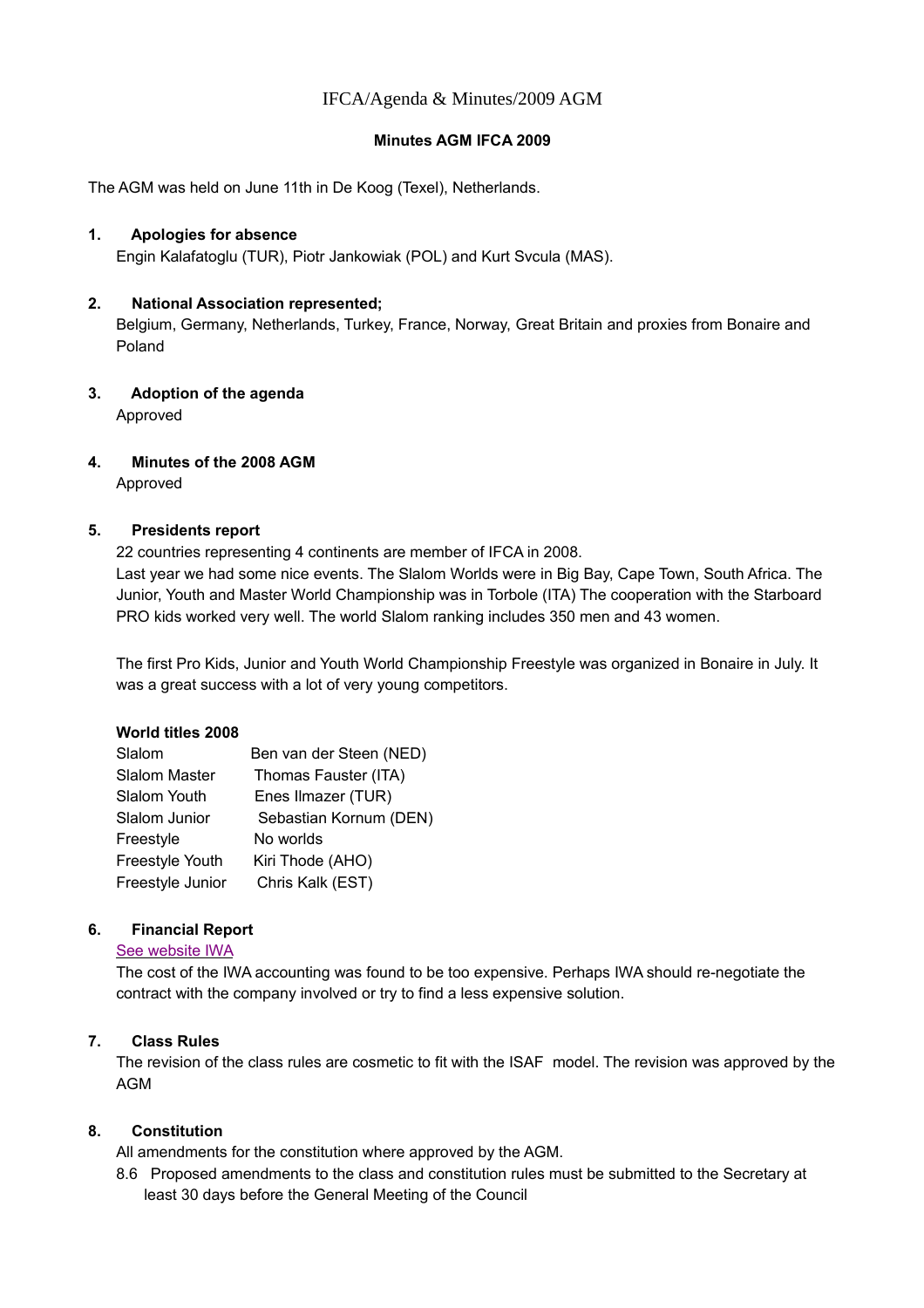8.7 The proposals will be circulated to all National Authorities, NWA's and NFO's , at least 15 days before the General Meeting of the Council

10.1 Subscriptions will circulated to all National Authorities, NWA's and the Executive, and shall be due on January 1<sup>st</sup> each year.

## **9. IFCA Rankings**

- Because of the change of PWA equipment the PWA events will not be included in the World ranking list from 2009.
- The Slalom and Freestyle rankings will include Junior, Youth and Masters World Championships with a 0.5 factor

## **10. Freestyle**

The AGM approved to appoint a sub-committee for freestyle with a executive committee member. They should put in place a World Freestyle kids tour, in coordination with Starboard ProKids, Hot Sails Maui and the existing Pro Kid Freestyle events. The aim is to produce a Youth Freestyle Ranking. Some events can be upgraded to continental championships.

## **11. Future Championships**

The AGM approved the planned 2010 calendar and looked at the 2011 schedule

#### **2010**

**Slalom**

|      |                  | Men and Women                                                   |                              |                    |         |                                 |                   |
|------|------------------|-----------------------------------------------------------------|------------------------------|--------------------|---------|---------------------------------|-------------------|
|      |                  | Europeans Slalom                                                |                              |                    | Germany | September?<br>$9-14/11 + 1$     | 15.000 euro       |
|      |                  | <b>Worlds Slalom</b>                                            |                              | Icarizinhio        | Brazil  | week??                          | 30,000 dollar     |
|      | new              | GP                                                              | Rondje Texel                 |                    | Holland | 13-19/06                        |                   |
|      | new              | GP<br>Junior, Youth (and<br>masters)                            | <b>White Air</b>             | <b>Brighton</b>    | UK.     | September                       | 10,000 euro       |
|      |                  | Worlds Slalom JYM                                               | Starboard Pro Kids Hyeres    |                    | France  | 27-31/8                         |                   |
|      | <b>Freestyle</b> |                                                                 |                              |                    |         |                                 |                   |
|      |                  | Men and Women                                                   |                              |                    |         |                                 |                   |
|      |                  | Europeans Freestyle EFPT Tour                                   |                              |                    |         |                                 | samen 60,000 euro |
|      |                  | <b>Worlds Freestyle</b>                                         |                              | Podersdorf Austria |         | end April/May                   | 35,000 eur        |
|      |                  | GP<br>Junior, Youth (and<br>masters)                            |                              | Icarizinhio Brazil |         | November                        |                   |
|      |                  | American ContinentalsStarboard Pro KidsBonaire                  |                              |                    |         | Neth Antilles around 22-27 June |                   |
|      |                  | Worlds Freestyle JY<br>Pro Kids Freestyle                       | Starboard Pro Kids Marseille |                    | France  | 16-20 June                      |                   |
|      | new              | inc Sardinia, Bonaire, The Netherlands, Estonia, Canada<br>Tour |                              |                    |         |                                 |                   |
| 2011 |                  |                                                                 |                              |                    |         |                                 |                   |
|      | Slalom           |                                                                 |                              |                    |         |                                 |                   |
|      |                  | Men and Women                                                   |                              |                    |         |                                 |                   |
|      |                  | <b>Europeans Slalom</b>                                         |                              |                    |         |                                 |                   |

|    | Europeans Slalom<br>Worlds Slalom               | White Air           | <b>Brighton</b> | UK                    | September |             |
|----|-------------------------------------------------|---------------------|-----------------|-----------------------|-----------|-------------|
| Ωr | Worlds Slalom<br>Junior, Youth (and<br>masters) |                     |                 | <b>Bonaire</b>        | May-June  | 20,000 euro |
|    | Europeans Slalom JYM                            |                     | 22<br>Langebaan | 77                    | 22        |             |
|    | Worlds Slalom JYM                               | Starboard Pro Kids? |                 | South Africa December |           |             |

**Freestyle**